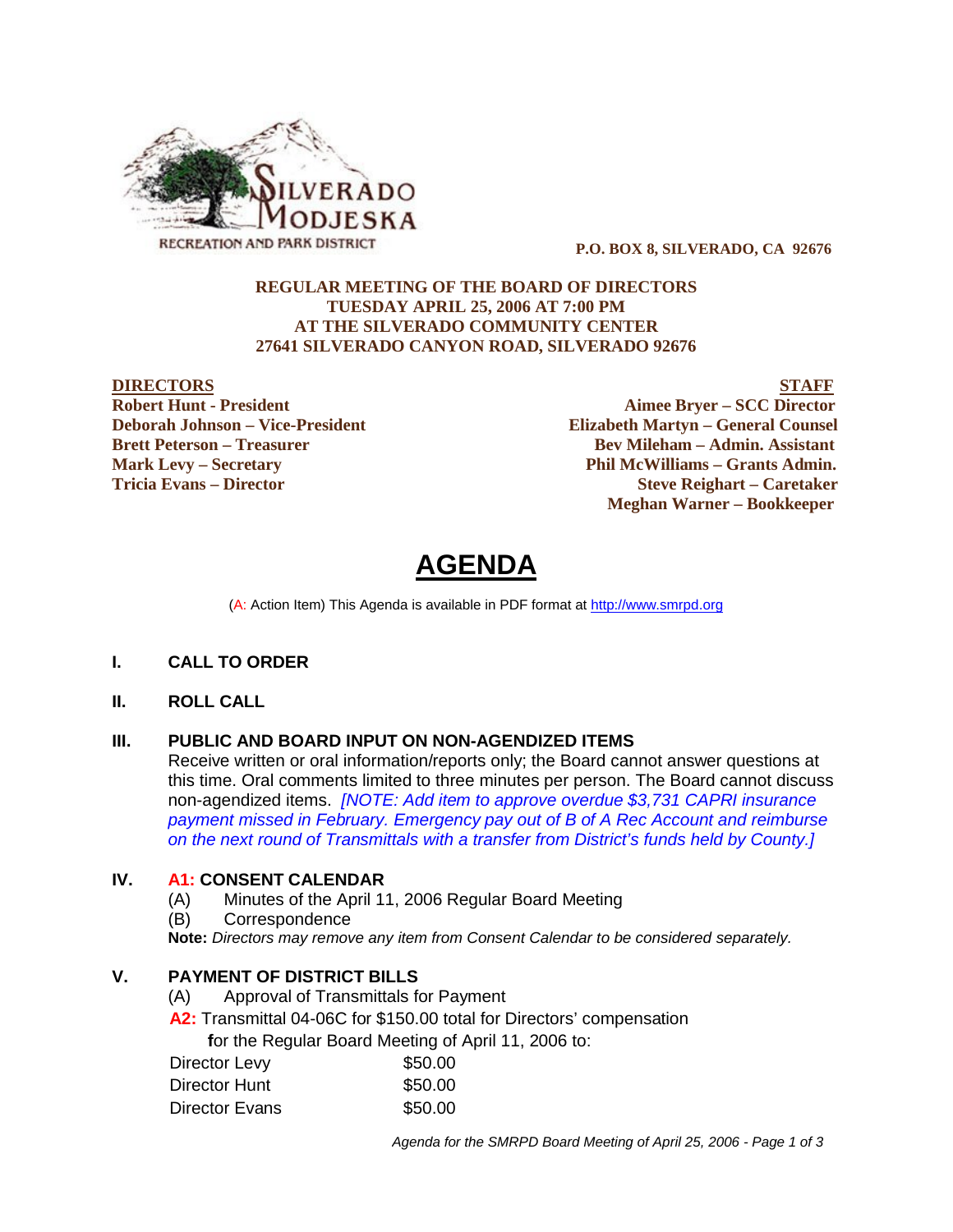# **A4:** Transmittal 04-06D for \$2,436.23 to:

| <b>SCE</b>                            | \$626.48 Inv. dated 4/12/06                                |  |  |
|---------------------------------------|------------------------------------------------------------|--|--|
| SMRPD (B of A Acct.)                  | \$454.17 Reimbursement, Bonnie Smith CK#1386               |  |  |
| <b>Phil McWilliams</b>                | \$751.64 Reimbursement & Inv. 03/2006                      |  |  |
|                                       | (GRANTS ADMINISTRATOR)                                     |  |  |
| McCormick, Kidman &<br><b>Behrens</b> | \$510.00 Statement #11893 (GENERAL COUNSEL)                |  |  |
| Home Depot                            | \$71.94 Inv. dated 4/5/06                                  |  |  |
| <b>HCD</b>                            | \$22.00 Modular building registration renewal<br>2005/2006 |  |  |

# **VI. CARETAKER'S REPORT**

- (A) Discuss vandalism/damage at Silverado Community Center.
- (B) Update on Safety notes and repairs.

### **VII. GRANTS ADMINISTRATOR'S REPORT**

(A) Status of Renovation Project

# **VIII. OTHER DISTRICT BUSINESS**

- (A) **A7: RESOLUTION #042506-1** To return to one Regular Board Meeting per month, to be held on the  $4<sup>th</sup>$  Tuesday at 7:00PM at the Silverado Community Center, 27641 Silverado Canyon Road, Silverado, CA 92676.
- (B) **A8:** Consider approval of the Silverado Children's Center Employee Handbook.
- (C) **A9:** Evaluate bids received for the Silverado Renovation Project and select the Lowest Performing Bidder from the following list, whose sealed bids were publicly opened at 6:00PM on April 21, 2006 at the District Offices, Silverado Community Center, 27641 Silverado Canyon Road, Silverado, CA 92676:

| <b>BIDDER</b>                                   | <b>Bid Package 1</b><br>Site Work and Building "A" | Bid Package 2 Bid Package 3      | <b>Exterior</b> | <b>Total 1, 2 and 3</b> |
|-------------------------------------------------|----------------------------------------------------|----------------------------------|-----------------|-------------------------|
|                                                 | Paving                                             | <b>Improvements Canopies (2)</b> |                 | <b>Total Bid</b>        |
| <b>CALIFORNIA BUILDING</b><br><b>EVALUATION</b> | \$115,000                                          | \$185,000                        | \$90,000        | \$390,000               |
| <b>K&amp;S CONSTRUCTION</b>                     | \$73,254                                           | \$138,293                        | \$22,418        | \$233,965               |
| UNIQUE PERFORMANCE                              | \$121,250                                          | \$149,380                        | \$45,200        | \$315,830               |
| <b>VARGAS STRUCTURES</b>                        | \$48,000                                           | \$109,400                        | \$22,000        | \$179,400               |